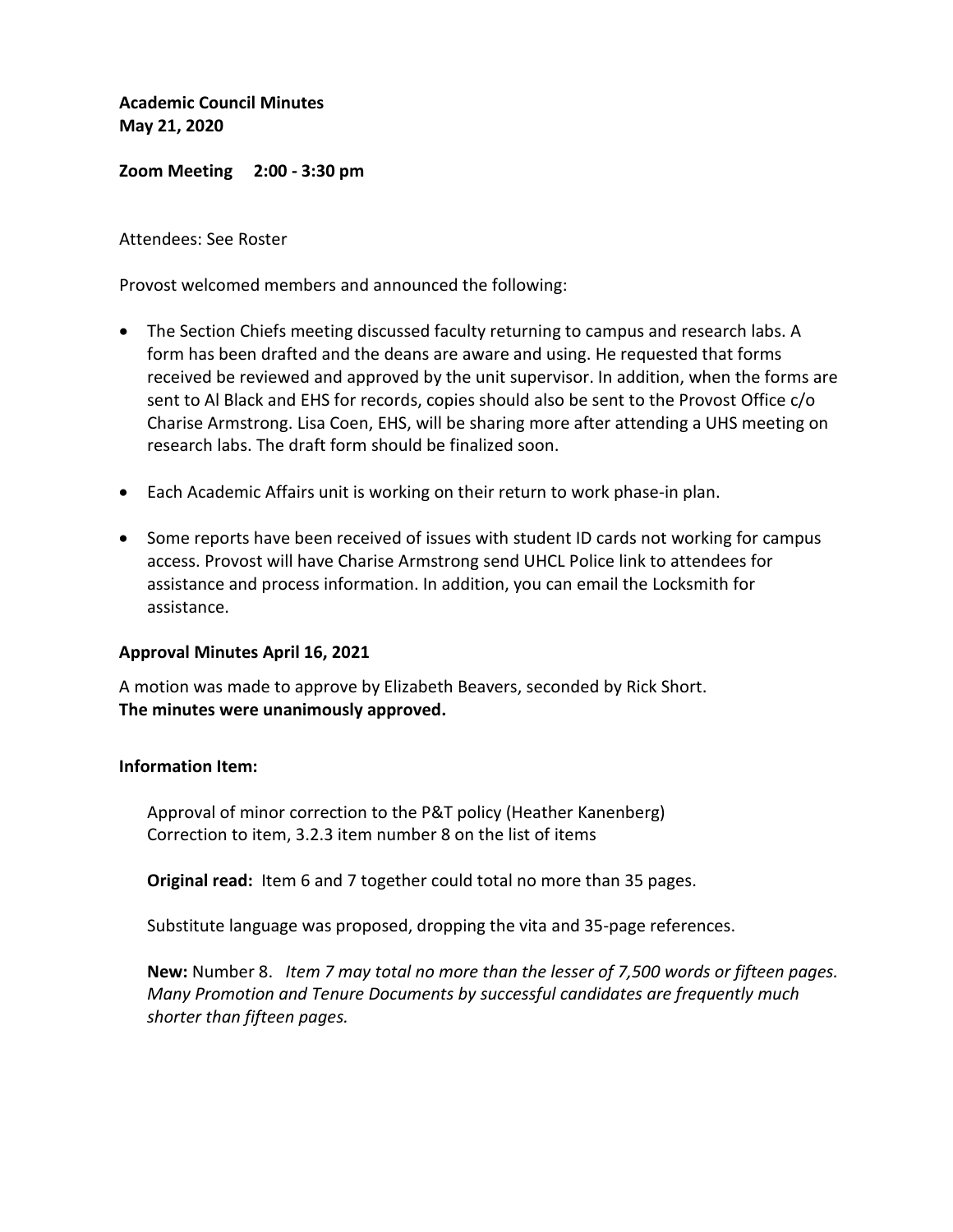#### **FOR APPROVAL AND VOTE:**

#### **1. Academic Suspensions and Reinstatement**

Red line of current policy with changes was reviewed. Policy covers when student can return and reinstatement process for first, second and third suspensions. Third suspension used to be "to be determined"; changed to "after one year". Timing terms are shown based on when suspension occurs. The procedure has been revised to insure that faculty are consulted in the decisions and to clarify the process for students. *The policy was unanimously approved. Item will move forward to University Council.*

## **2. 7-12 Science Proposal**

Proposed program, is a BS in Interdisciplinary Studies with a 7-12 Science Certification within the College of Education. A motion was made to approve by Miguel Gonzalez, seconded by Elizabeth Beavers.

*The policy was unanimously approved. Item will move forward to University Council.*

# **3. Mandatory Academic Counseling**

Policy for undergraduate student only. The Student Success Center will no longer be the required first stop for undergraduate students on academic probation but instead the first point will be the academic advisor who will determine, based on the student's needs what resources, if any, could assist the students progress. The Student Success, Math, and/or Writing Center may serve as optional resources.

A motion was made to approve by Jeff Mountain, seconded by Elizabeth Beavers. The policy was unanimously approved. Item will move forward to University Council.

## **4. SLIS Certificate**

A refresher plan of study specifically for credentialed librarians. Benefits those who have been out of school, courses are currently included in SLIS program and can be used toward continuing education credits in the school districts. A motion was made to approve by Elizabeth Beavers, seconded by Miguel Gonzalez.

*The policy was unanimously approved. Item will move forward to University Council.*

## **5. IP Grade Catalog Language**

Graduate students enrolled in required capstone courses receive IP grade until capstones are completed. Hours taken above the degree requirement will be converted to credit "CR" or no credit "NC". A motion was made to approve by Elizabeth Beavers, seconded by Jeff Mountain.

The policy was unanimously approved. Item will move forward to University Council.

Provost will check if University Council will be holding a meeting or if not, if electronic voting may be an option.

Meeting was adjourned. Next meeting will occur October 15, 2020.